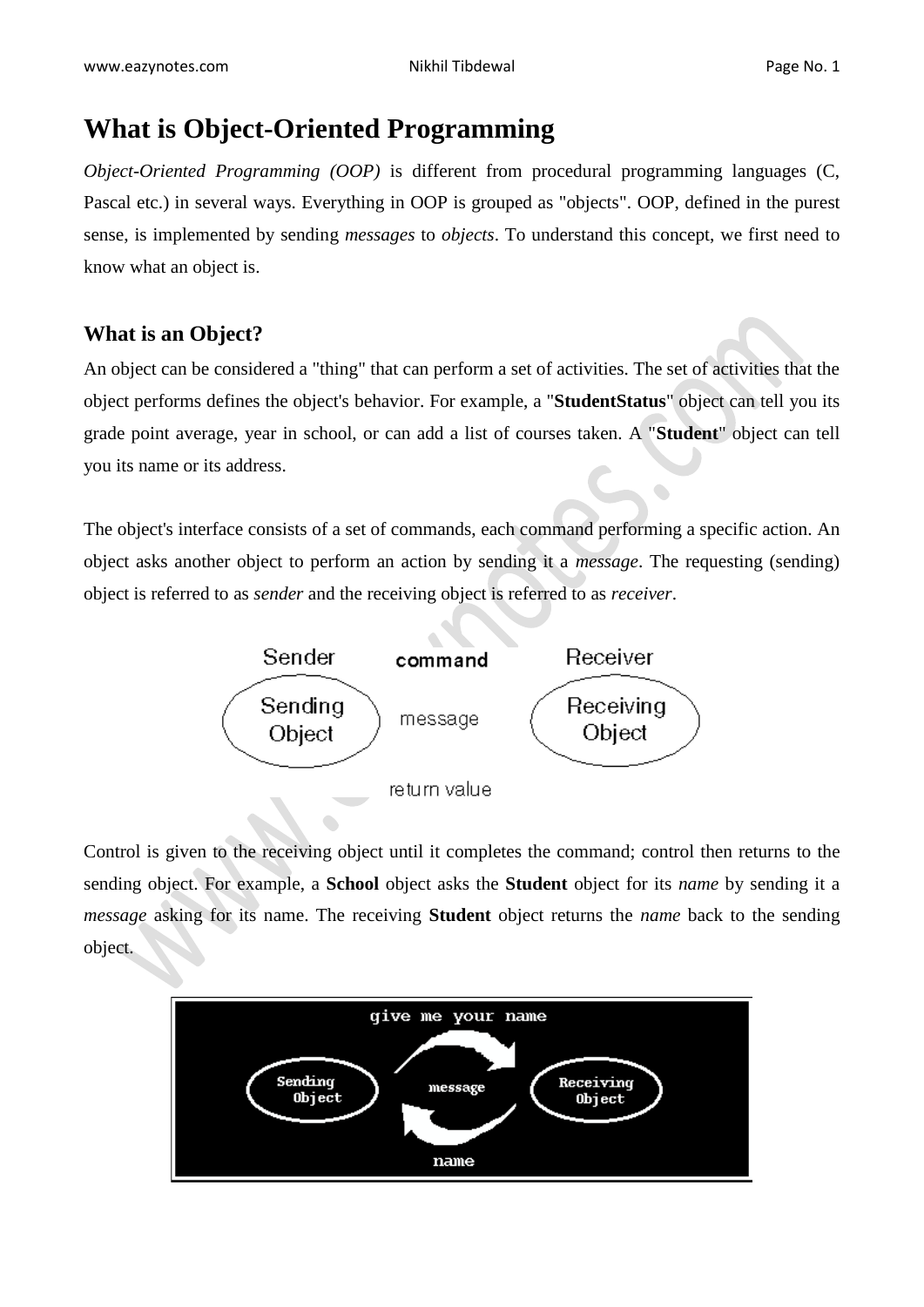A message can also contain information the sending objects needs to pass to the receiving object, called the *argument* in the message. A receiving object always returns a *value* back to the sending object. This returned value may or may not be useful to the sending object.

For example, the **School** object now wants to change the student's name. It does this by sending the **Student** object a message to set its name to a new name. The new address is passed as an argument in the message. In this case, the **School** object does not care about the return value from the message.



## **Sequential Operation**

It is very common that a message will cause other messages to be sent, either to itself or to other objects, in order to complete its task. This is called *sequential operation*. Control will not return to the original sending object until all other messages have been completed. For example, in the following diagram, Object A sends a message to Object B. For Object B to process that message it sends a message to Object C. Likewise, Object C sends a message to Object D. Object D returns to Object C who then returns to Object B who returns to Object A. Control does not return to Object A until all the other messages have completed.



### **Method**

How do receiving objects interpret messages from the senders? How are the messages processed? Each message has code associated with it. When an object receives a message, code is executed. In other words, these messages determine an object's behavior and the code determines how the object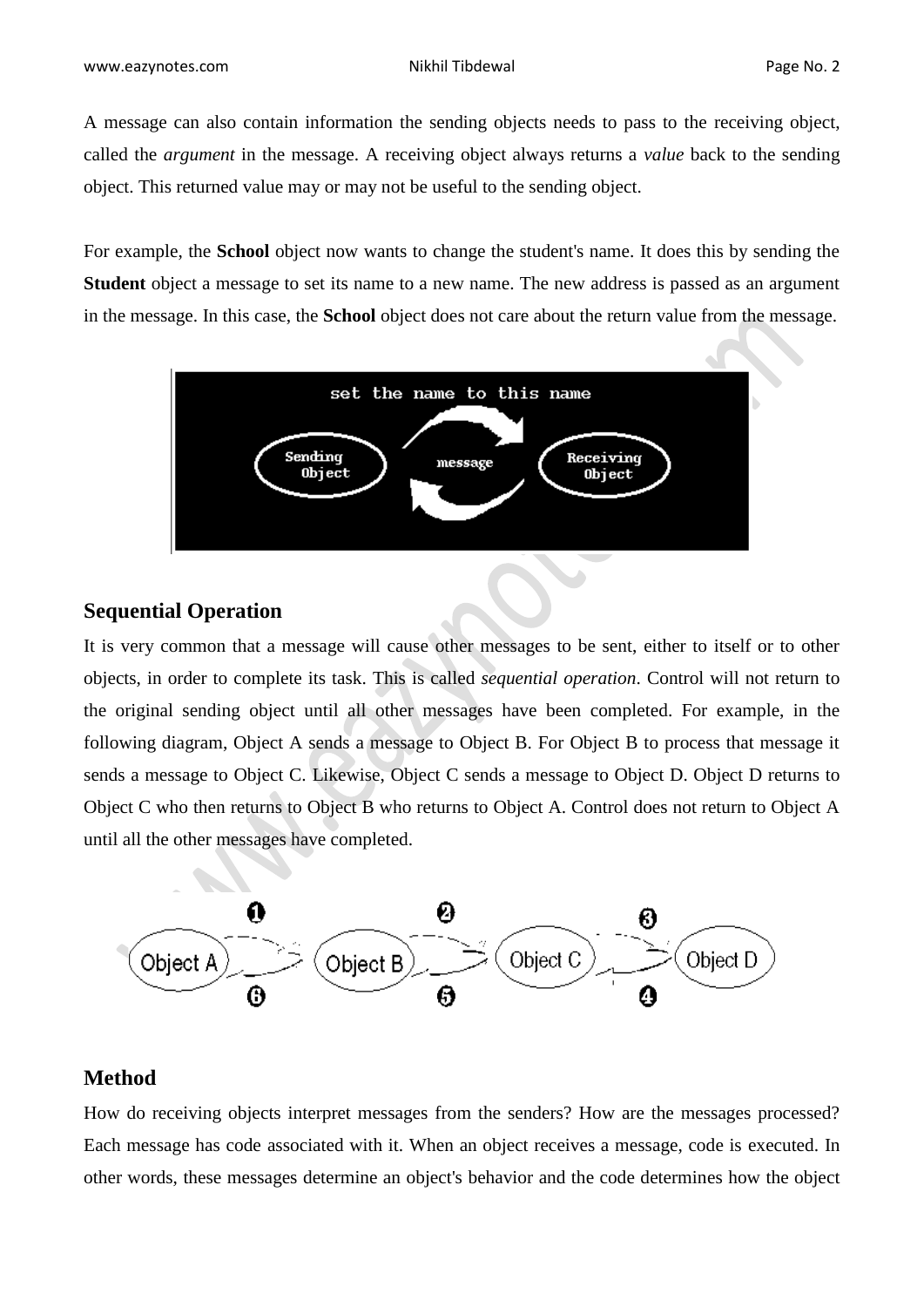carries out each message. The code that is associated with each message is called a *method*. The message name is also called the *method name* due to its close association with the method.

When an object receives a message, it determines what method is being requested and passes control to the *method*. An object has as many methods as it takes to perform its designed actions.

Refer to the following diagram, **name**, **name:**, **address** and **name:address** are method names for the **Student** object. When the **Student** object receives the **name** message, the **name** message passes control to the *name* method defined in **Student**.



Methods that operate on specific objects are *instance methods* and messages that invoke instance methods are called *instance message*. Methods that operate on specific classes are *class methods*.

Methods are similar to subroutines, procedures, or functions found in procedural languages (C, Pascal). For example, a method name equates to a subroutine name, and the code for the method equates to the code found in a subroutine. Sending a message to an object is similar to calling a subroutine.

## **Object's Data**

Each object need to keep the information on how to perform its defined behavior. Some objects also contain variables that support their behavior. These variables are called *instance variables*. Only the *instance method* for an object can refer to and change the values stored in the instance variables. The instance methods for other objects cannot refer to this object's data. An object may only access another object's data by sending it messages. This is called *encapsulation* and assures that there is a secure process for getting to an object's data.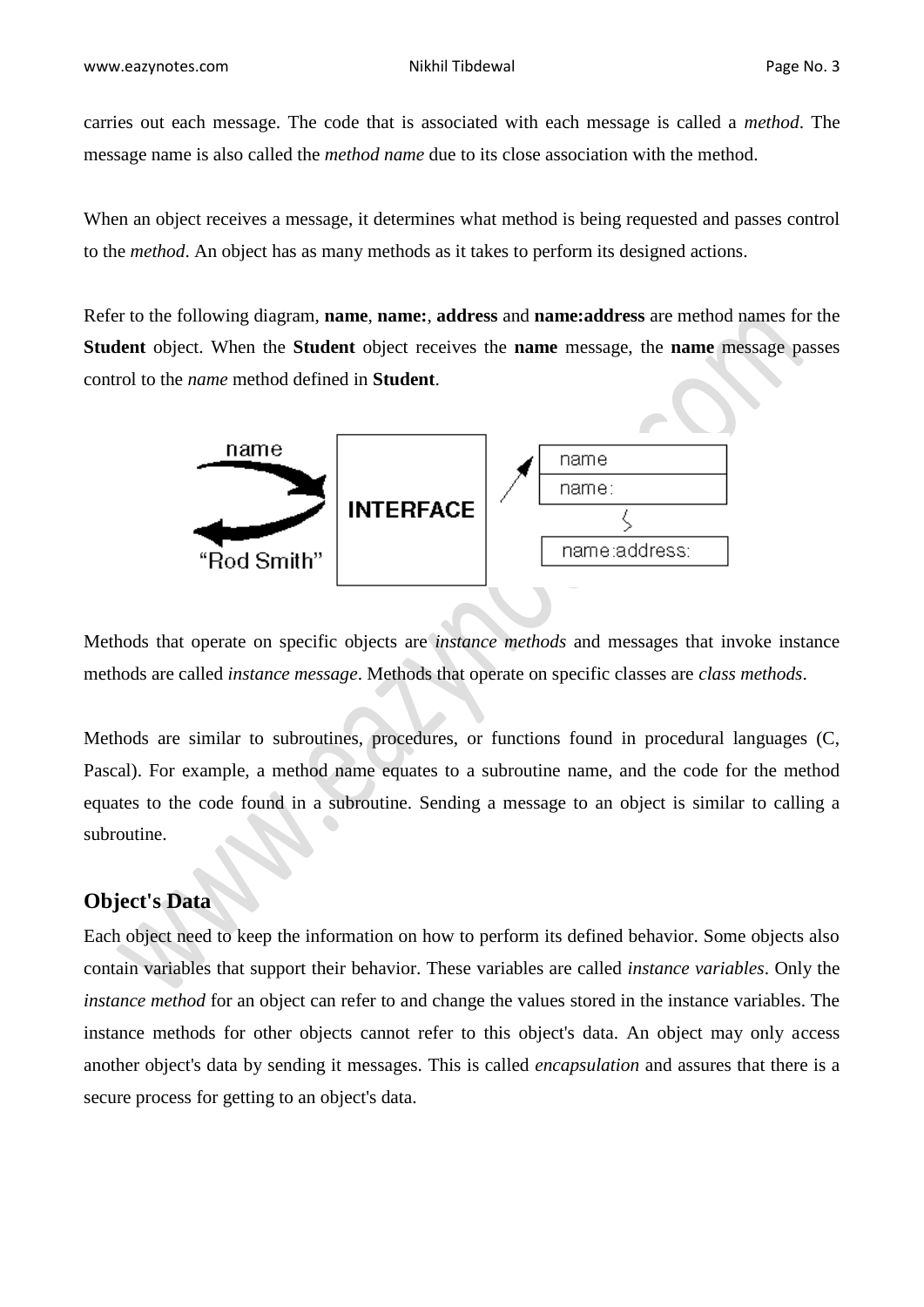Refer to the following diagram, the instance variables *variableOne* through *variableX* can only be accessed by the sender via instance methods *methodOne* through *methodX*. The sender can not refer to the variables directly by itself.



Unlike procedural programming where common data areas are often used for sharing information, object-oriented programming discourages direct access to common data (other than the use of *global variables*) by other programs. Only the object that "owns" the data can change its content. Other objects can view or change this data by sending message to the "owner."

The instance variable names can be identical to the method names that associate with them. For example, the **Student** object has methods of **name**, **address**, and **major** as well as instance variables of *name*, *address*, and *major*. Smalltalk distinguishes variable identifier and a method identifier by the identifier's position in the expression.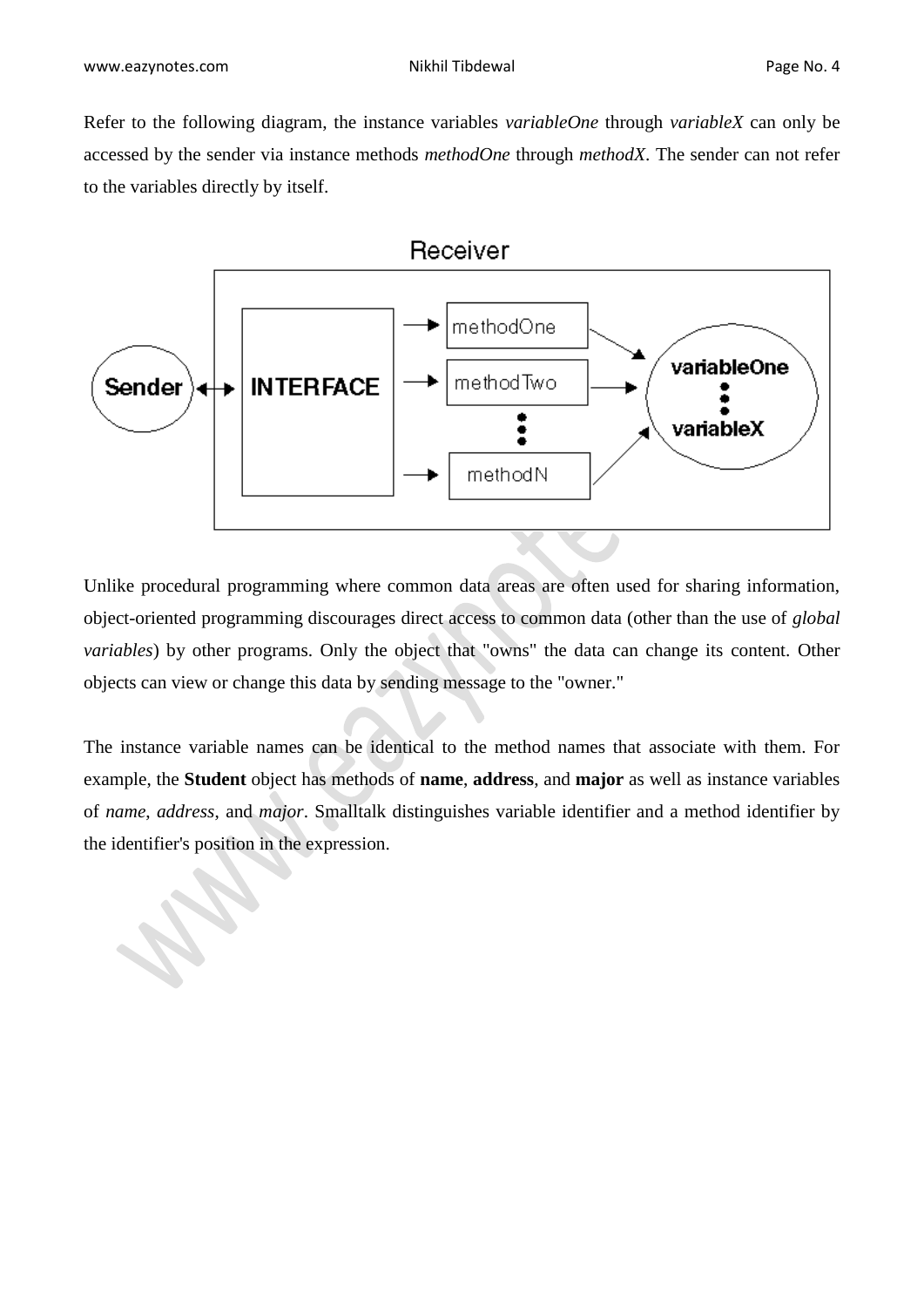## **Object-Oriented Problem Solving Approach**

Object-oriented problem solving approach is very similar to the way a human solves daily problems. It consists of identifying *objects* and how to use these *objects* in the correct sequence to solve the problem. In other words, object-oriented problem solving can consist of designing objects whose behavior solves a specific problem. A message to an object causes it to perform its operations and solve its part of the problem.

The object-oriented problem solving approach, in general, can be divided into four steps. They are:

- **1.** Identify the problem
- **2.** Identify the objects needed for the solution
- **3.** Identify messages to be sent to the objects
- **4.** Create a sequence of messages to the objects that solve the problem.

Following is an example of solution to a simple problem using the four steps.

### **Example 1: Object-oriented Problem Solving Approach**

**Step 1:** *Problem Identification* - Compute the sum of two numbers and print out the result.

**Step 2:** *Object Identification* - Identify objects needed to solve the problem. **Num1** - first number (object). **Num2** - second number (object).

**Sum** - result of the addition of the two numbers (object).

**Step 3:** *Message Identification* - Messages needed to send to objects.

- aNum This is the message sent to the receiver object with an parameter *aNum*. The result of this message is the value (a numeric object) of the total sum of the receiver object and *aNum*. **print** - a message that displays the value of the receiver object.
- **Step 4:** *Object-message sequences* Following is the object-message sequence to solve the problem. (Num1 + Num2)print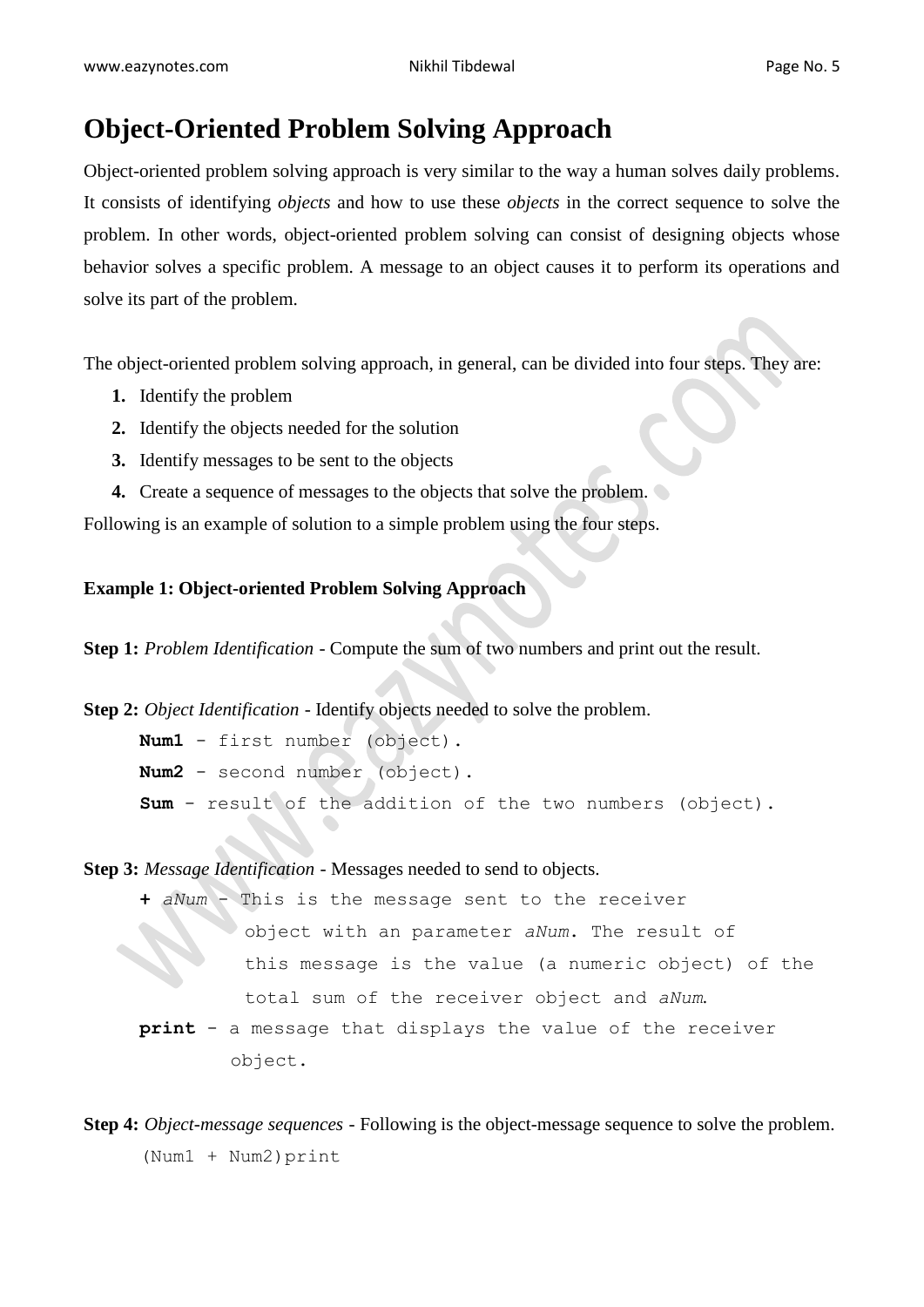The *message* **+** with a parameter **Num2** (an object), is sent to the object **Num1**. The result of this is an object (Num1 + Num2), which is sent the message **print**. The parentheses are included to avoid any ambiguity as to which message should be activated first.

**Note:** The sequence of Smalltalk evaluation is from left to right unless is specified by parentheses ( ). For example:

|       | $2 + 3 * 4$ |  |               | is 20 |  |
|-------|-------------|--|---------------|-------|--|
| while |             |  | $2 + (3 * 4)$ | is 14 |  |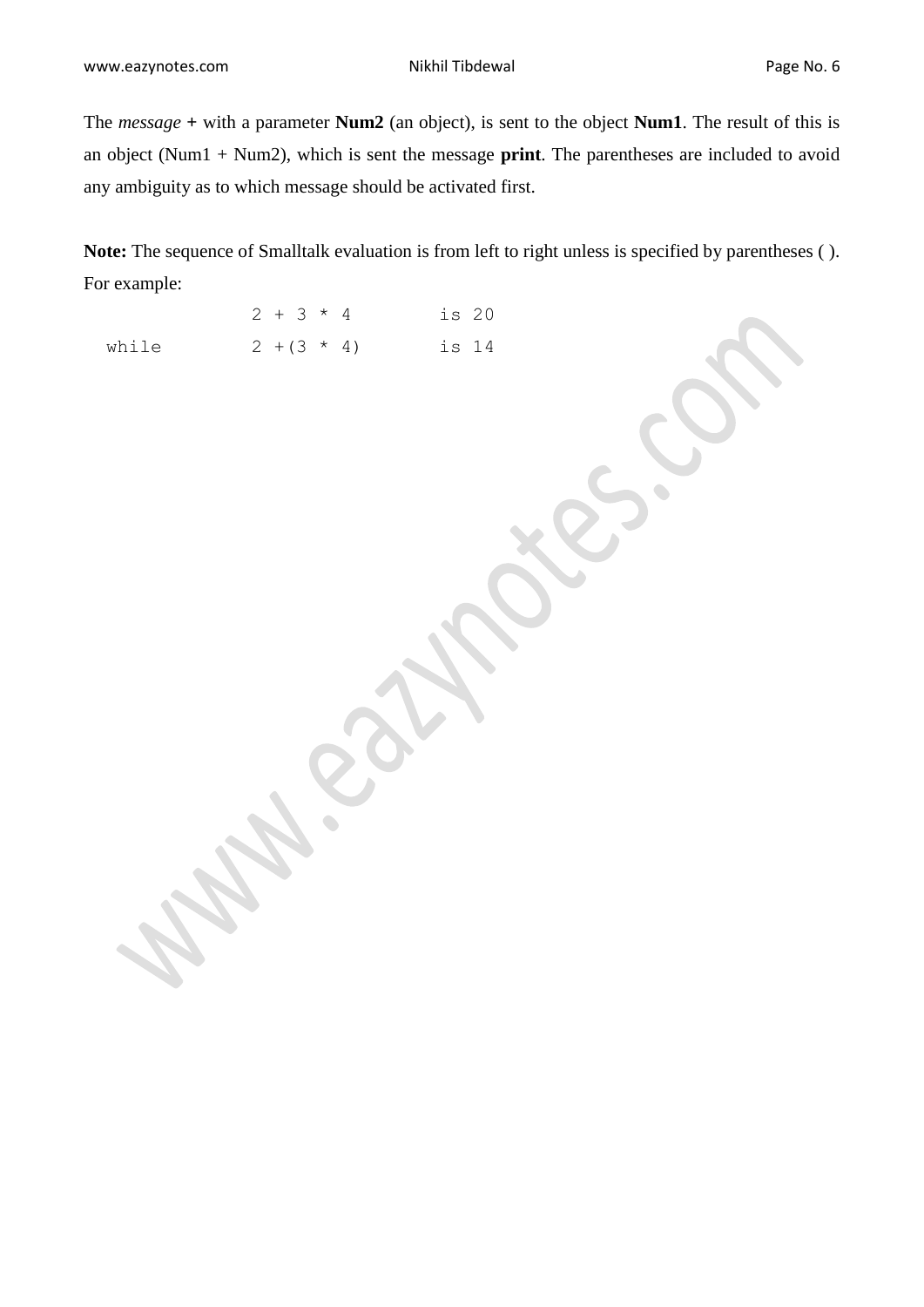## **Object-Oriented Paradigm**

A computer language is object-oriented if they support the four specific object properties called *abstraction*, *polymorphism*, *inheritance*, and *encapsulation*.

#### **Inheritance??!!**

**Data Abstraction??? Encapsulation?!!?**

**Reuse??? Polymorphism??**

#### **Smalltalk??!!**

The objective of this section is to provide a thorough understanding of the principles of objectoriented paradigm.

## **Data Abstraction Encapsulation**



In object-oriented programming, objects interact with each other by messages. The only thing that an object knows about another object is the object's interface. Each object's data and logic is hidden from other objects. In other words, the interface *encapsulates* the object's code and data.

This allows the developer to separate an object's implementation from its behavior. This separation creates a "black-box" affect where the user is isolated from implementation changes. As long as the interface remains the same, any changes to the internal implementation are transparent to the user.

For example, if the **name** message is sent to the **Student** object, it does not matter to the user how the developer implemented the code to handle this message. All the sending object needs is the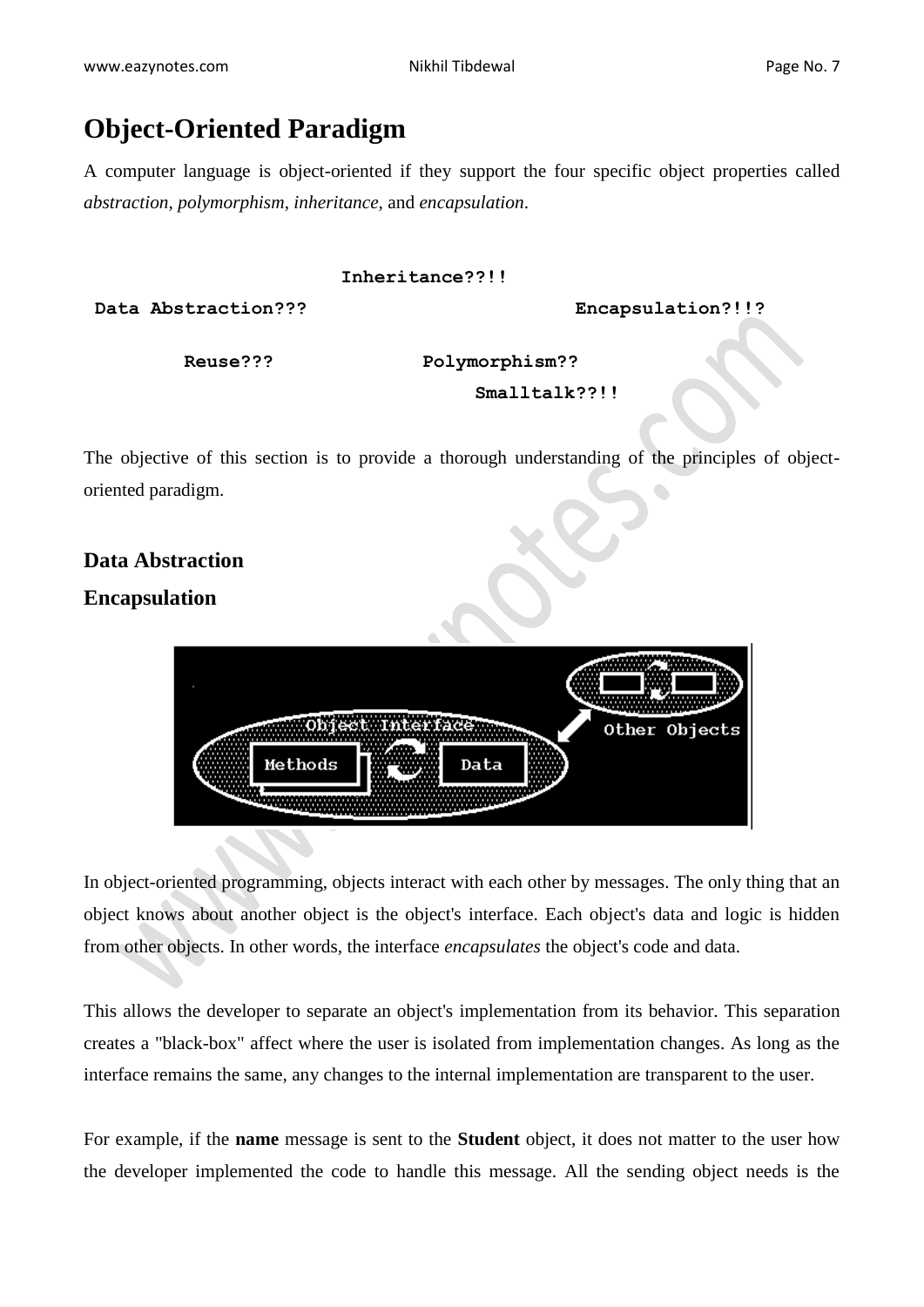correct protocol for interacting with the **Student** object. The developer can change the implementation at any time, but the **name** message would still work because the interface is the same.

#### **Polymorphism**

Another benefit of separating implementation from behavior is *polymorphism*. Polymorphism allows two or more objects respond to the same message. A method called **name** could also be implemented for an object of the class **Course**. Even though the implementation of this name message may return a course number and a course title, its protocol is the same as the **name** message to the **Student** object. Polymorphism allows a sending object to communicate with different objects in a consistent manner without worrying about how many different implementations of a message.

An analogy of polymorphism to daily life is how students response to a school bell. Every student knows the significant of the bell. When the bell (message) rings, however, it has its own meaning to different students (objects). Some students go home, some go to the library, and some go to other classes. Every student responds to the bell, but how they response to it might be different.

Another example of polymorphism is the function of printing. Every printable object must know how to print itself. The message is the same to all the different objects: **print**, but the actual implementation of what they must do to print themselves varies.

The sending object does not have to know how the receiving object implements the message. Only the receiving objects worries about that. Assume that there is a **printPage** method in a **Document** object that has the responsibility of printing a page. To print the page, the **printPage** method sends the **print** message to each object on the page. The **Document** does not need to know what types of objects are on the page, only that each object supports the behavior of printing.

New objects can be added to the page without affecting the **printPage** method. This method still sends the **print** message and the new object provides its own **print** method in response to that message.

Polymorphism allows the sending object to communicate with receiving objects without having to understand what type of object it is, as long as the receiving objects support the messages.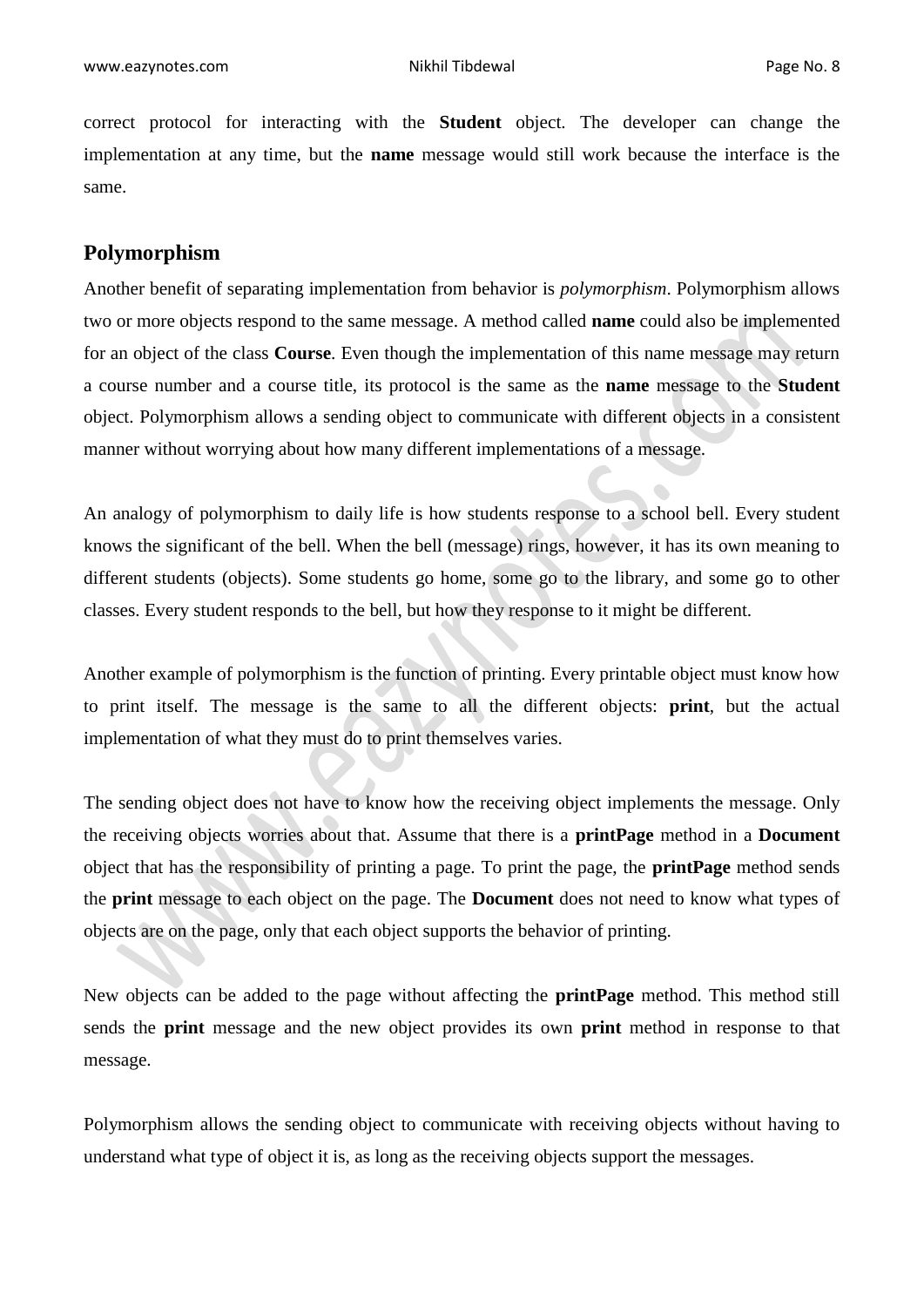### **Inheritance**

Another important concept of object-oriented programming is *inheritance*. Inheritance allows a class to have the same behavior as another class and extend or tailor that behavior to provide special action for specific needs.

Let's use the following application as an example. Both **Graduate** class and **Undergraduate** class have similar behavior such as managing a name, an address, a major, and a GPA. Rather than put this behavior in both of these classes, the behavior is placed in a new class called **Student**. Both **Graduate** and **Undergraduate** become *subclass* of the **Student** class, and both *inherit* the **Student** behavior.

Both **Graduate** and **Undergraduate** classes can then add additional behavior that is unique to them. For example, **Graduate** can be either Master's program or PhD program. On the other hand, **Undergraduate** class might want to keep track of either the student is freshman, sophomore, junior or senior.

Classes that inherit from a class are called *subclasses*. The class a subclass inherits from is called *superclass*. In the example, **Student** is a superclass for **Graduate** and **Undergraduate**. **Graduate** and **Undergraduate** are subclasses of **Student**.

### **The Power of Reuse**

One of the most important features of object-oriented programming is the ability to modify existing solution to solve new problems. If a particular kind of problem has been solved using the OOP approach, a similar but slightly different problem can usually be solved by making some changes in the object-message protocol that already exist. Most of the time, this requires adding new *messages*. Other cases may require adding new *objects* and new *messages* to which those objects respond.

*Reusability* is probably the most important and the strongest feature of Smalltalk. Although *procedural languages* can be reuse too, Smalltalk makes programming for reuse much easier.